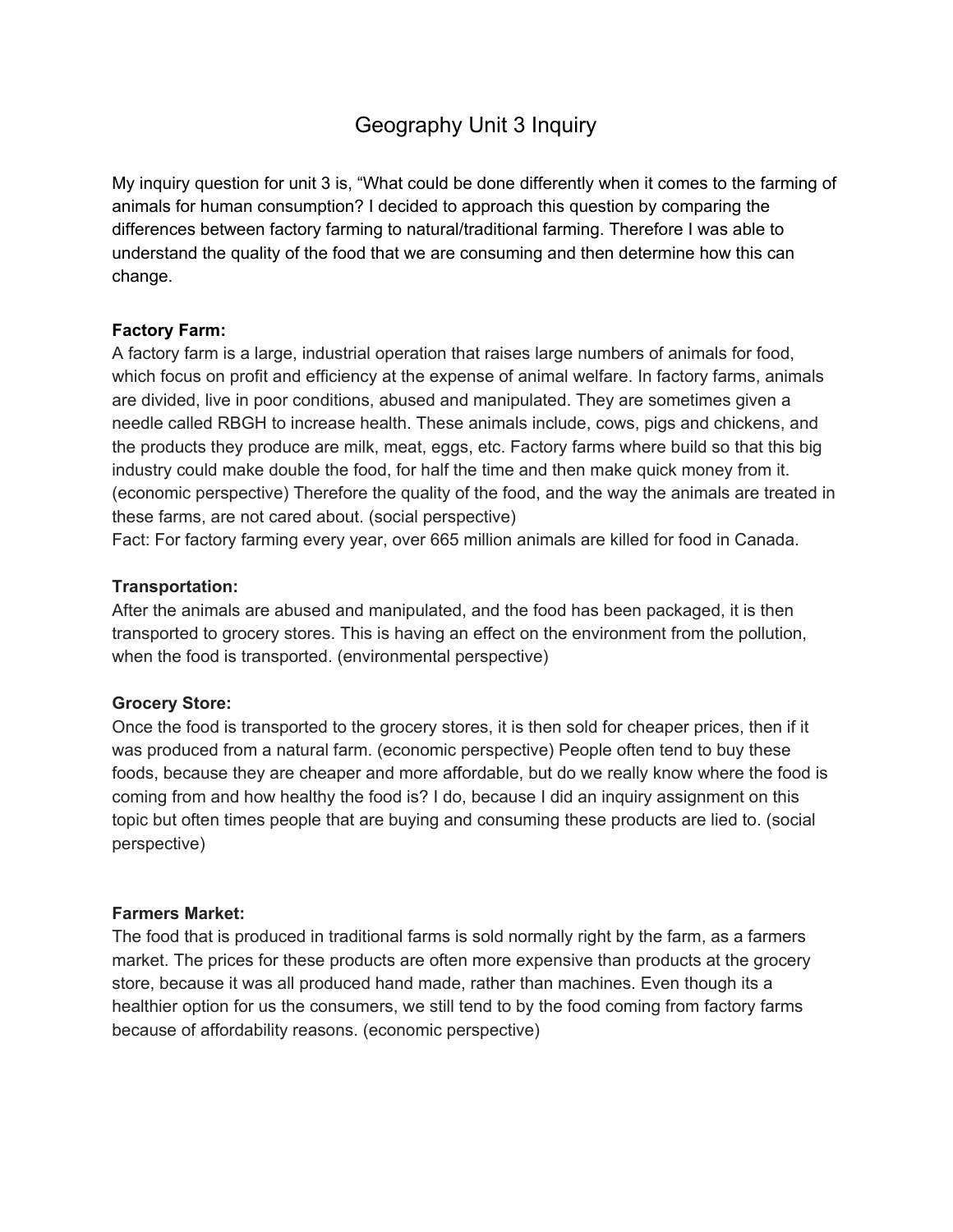#### **Traditional/Natural Farming:**

Traditional farming is the ancient food production system and the original type of agriculture it is has been practiced for thousands of years, but sadly is decreasing and is slowly being replaced with factory farming. We are taking for granted the land we have! Even if you have a garden on your own property, it's still considered a traditional way to farm, and will be a sustainable choice. (special significance) We are still producing the same products as factory farming, but traditional farming is a healthier and more humane option. (social perspective) Where animals can be free, and not chained up or divided, the food is much healthier for our diet, and it requires a lot less transportation. (environmental perspective) If the government put a stop to factory farming and for all these farms to change back to the traditional way, we would have a healthier diet. There might be a fued at first about the amount of money people are paying for food, but if we educate humans on why this is a more sustainable option they will learn to understand. (political perspective)

#### **Humans:**

As we know these animals in factory farms are injected with needle that contain of RBGH medicine to increase health and growth hormones. Anything that happens to the animals will have an impact on the quality of the food, that we then eat, causing many health issues. Also, the stressful and crowded conditions of factory farms make it easy for disease to spread, which can also lead to food safety risks. When cattle are packed into feedlots full of manure, bacteria can get on their hides and transfer into slaughterhouses where bacteria on animals can contaminate thousands of pounds of meat. (social perspective) What's worse is that our government, is deregulating the inspection system for meat and poultry by allowing company inspectors to replace government inspectors, and allowing factory farms to increase their line speeds, making it almost impossible to ensure close inspection of animals before they head to processing. (political and economic perspective)

## **APA References:**

- Food & Water Watch. (n.d.). What's Wrong With Factory Farms. *Food & Water Watch.* Retrieved from <https://www.factoryfarmmap.org/problems/>
- END Trophy Hunting NOW. (2015, July 31). Factory Farming. *END Trophy Hunting NOW.* Retrieved from <https://endtrophyhuntingnow.com/2015/05/09/17567/factory-farming-stats/>
- Suddath, C. (2010, April 23). The problem With Factory Farming. TIME. Retrieved from <http://content.time.com/time/health/article/0,8599,1983981,00.html>
- Vancouver Humane Society. (2016, September 27). Factory Farming: A Problem With Solutions. *Vancouver Humane Society.* Retrieved from [http://www.vancouverhumanesociety.bc.ca/factory](http://www.vancouverhumanesociety.bc.ca/factory-farming-a-problem-with-solutions/)[farming-a-problem-with-solutions/](http://www.vancouverhumanesociety.bc.ca/factory-farming-a-problem-with-solutions/)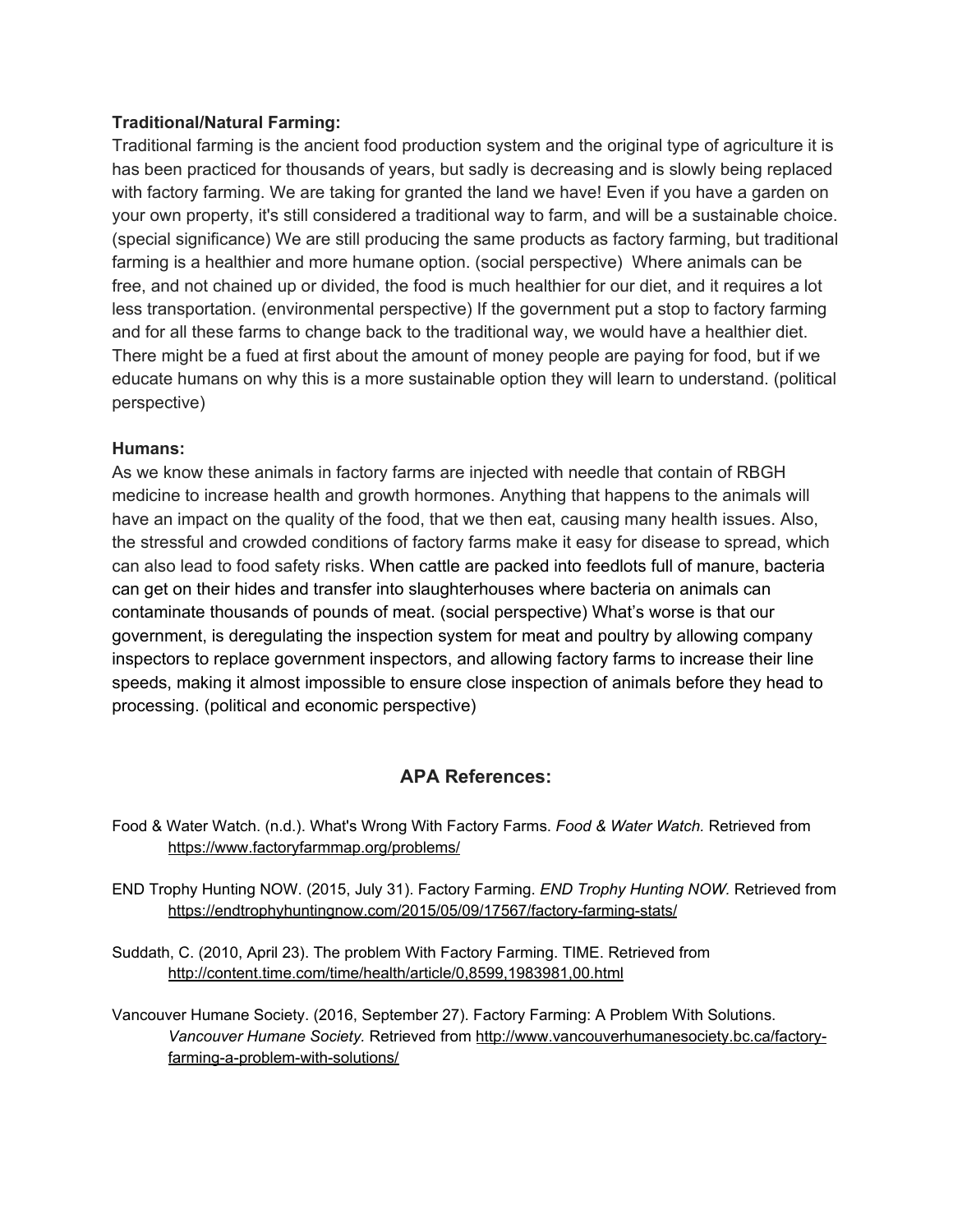- Food & Water Watch. (n.d.). Factory Farming & Food Safety*.* Retrieved from <https://www.foodandwaterwatch.org/problems/factory-farming-food-safety>
- Grubbs, M. (2015, September 1) The Problem With Factory Farming. ODYSSEY. Retrieved from <https://www.theodysseyonline.com/problem-factory-farming>